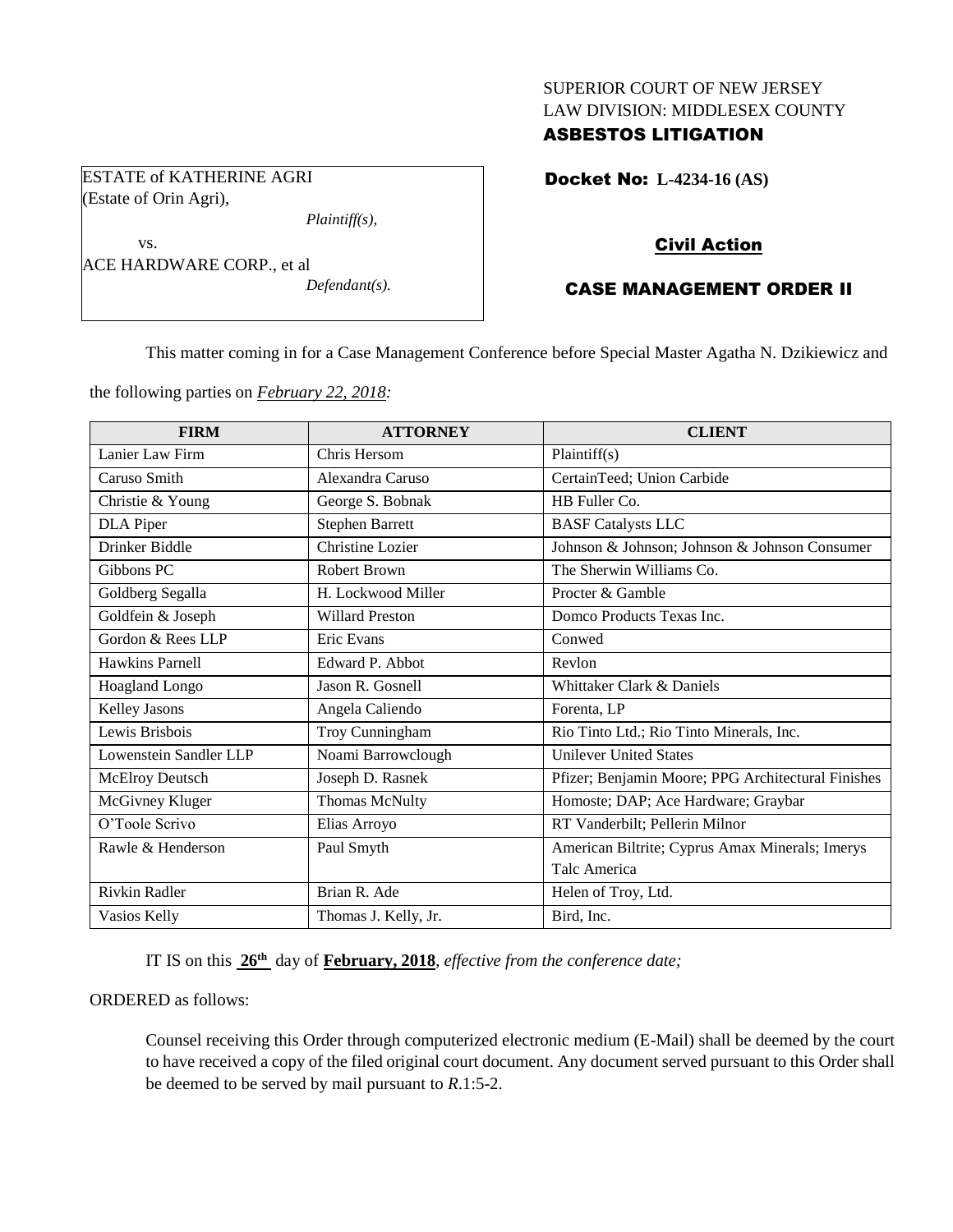# **DISCOVERY**

- May 31, 2018 Fact discovery, including depositions, shall be completed by this date. Plaintiff's counsel shall contact the Special Master within one week of this deadline if all fact discovery is not completed.
- June 29, 2018 Depositions of corporate representatives shall be completed by this date.

## **EARLY SETTLEMENT**

September 21, 2018 Settlement demands shall be served on all counsel and the Special Master by this date.

#### **SUMMARY JUDGMENT MOTION PRACTICE**

| August 3, 2018     | Plaintiff's counsel shall advise, in writing, of intent not to oppose motions by this date. |
|--------------------|---------------------------------------------------------------------------------------------|
| August 17, 2018    | Summary judgment motions shall be filed no later than this date.                            |
| September 14, 2018 | Last return date for summary judgment motions.                                              |

#### **MEDICAL DEFENSE**

| July 31, 2018    | Plaintiff shall serve medical expert reports by this date.                                                                                                                                                                                               |
|------------------|----------------------------------------------------------------------------------------------------------------------------------------------------------------------------------------------------------------------------------------------------------|
| July 31, 2018    | Upon request by defense counsel, plaintiff is to arrange for the transfer of pathology specimens<br>and x-rays, if any, by this date.                                                                                                                    |
| October 31, 2018 | Defendants shall identify its medical experts and serve medical reports, if any, by this date. In<br>addition, defendants shall notify plaintiff's counsel (as well as all counsel of record) of a<br>joinder in an expert medical defense by this date. |

## **LIABILITY EXPERT REPORTS**

- July 31, 2018 Plaintiff shall identify its liability experts and serve liability expert reports or a certified expert statement by this date or waive any opportunity to rely on liability expert testimony.
- October 31, 2018 Defendants shall identify its liability experts and serve liability expert reports, if any, by this date or waive any opportunity to rely on liability expert testimony.

#### **ECONOMIST EXPERT REPORTS**

- July 31, 2018 Plaintiff shall identify its expert economists and serve expert economist report(s), if any, by this date or waive any opportunity to rely on economic expert testimony.
- October 31, 2018 Defendants shall identify its expert economists and serve expert economist report(s), if any, by this date or waive any opportunity to rely on economic expert testimony.

#### **EXPERT DEPOSITIONS**

November 30, 2018 Expert depositions shall be completed by this date. To the extent that plaintiff and defendant generic experts have been deposed before, the parties seeking that deposition in this case must file an application before the Special Master and demonstrate the necessity for that deposition.

 $\_$  ,  $\_$  ,  $\_$  ,  $\_$  ,  $\_$  ,  $\_$  ,  $\_$  ,  $\_$  ,  $\_$  ,  $\_$  ,  $\_$  ,  $\_$  ,  $\_$  ,  $\_$  ,  $\_$  ,  $\_$  ,  $\_$  ,  $\_$  ,  $\_$  ,  $\_$  ,  $\_$  ,  $\_$  ,  $\_$  ,  $\_$  ,  $\_$  ,  $\_$  ,  $\_$  ,  $\_$  ,  $\_$  ,  $\_$  ,  $\_$  ,  $\_$  ,  $\_$  ,  $\_$  ,  $\_$  ,  $\_$  ,  $\_$  ,